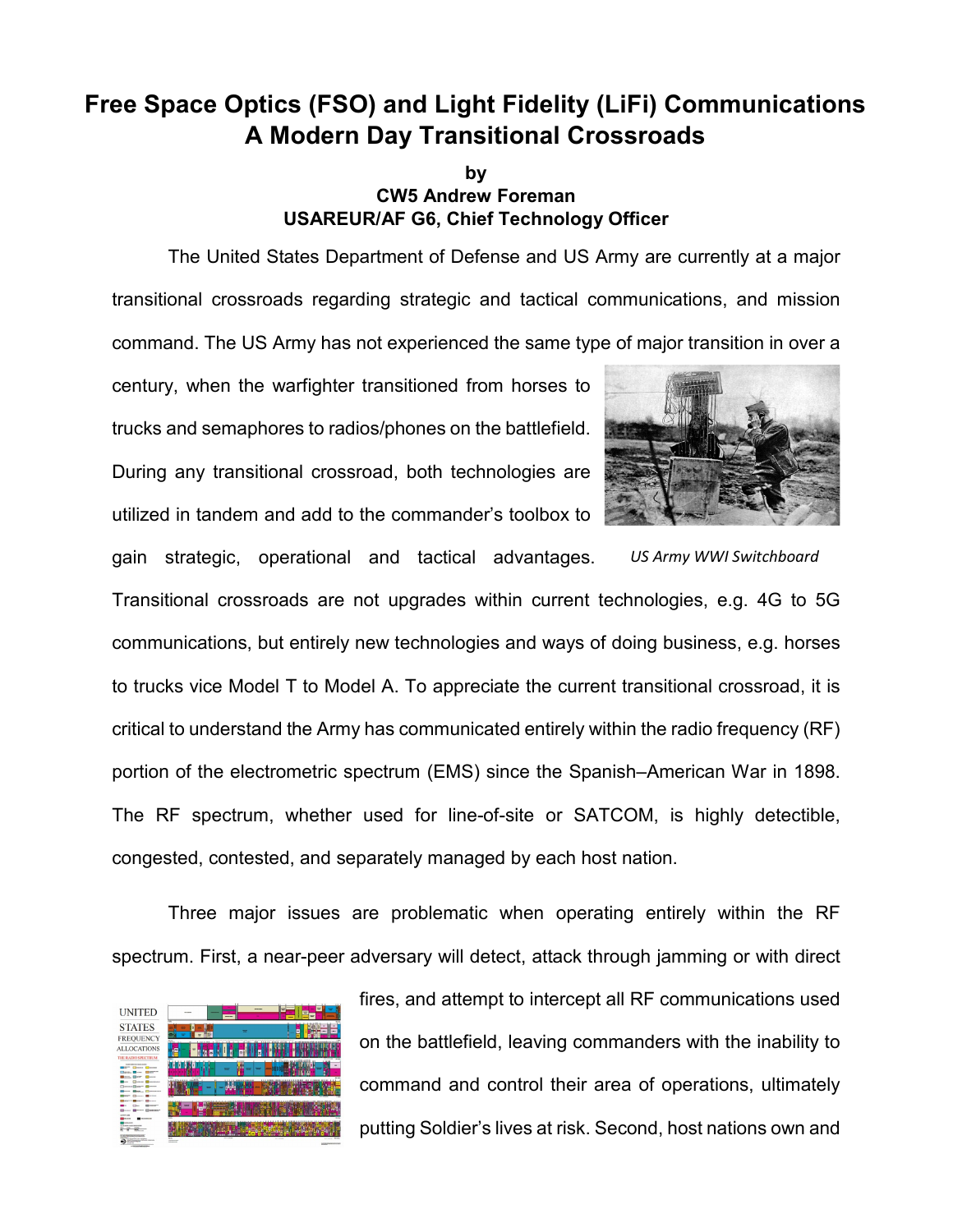manage the RF spectrum, and US Forces must request permission to use any portion of the spectrum. Furthermore, host nations have the ability to deny access to US Forces for use and **may sell any option** without notice or coordination. To further aggravate the issue, US program developers often are not cognizant of the RF spectrum constraints overseas and wrongly assume US Forces can use **portions** available in the United States, at any power, especially if required in a crisis or operation. U.S. Army Europe and Africa (USAREUR-AF) are acutely aware that is this not the case and have dedicated enormous amounts of time and resources to host nation spectrum management and negotiation. Third, the RF portion of the spectrum is congested and has a finite amount of space, and 5G has not even started full implementation. A recent Politico article observed that "The Pentagon is likely to face security concerns in its overseas operations as its mid-band channels get crowded by Chinese-built devices"[1](#page-1-0)



The solution to the RF associated problems, is to move outside the RF portion of the spectrum and into the low probability of detection (LPD), low probability of intrusion (LPI), and unmanaged portion of electrometric spectrum, namely the infrared (IR) and visible light (VL) portions. Two technologies that are currently available are Free Space Optics (FSO) and Light Fidelity (LiFi). Free Space Optics (FSO) brings a high-speed (Gb rate) spectrum diverse "wireless fiber" capability to the battlefield. FSO is a transport solution that uses an optical wireless broadband access technology utilizing the infrared

<span id="page-1-0"></span> <sup>1</sup> Hendel, J., & Bender, B. (2020, Feb 2). The Pentagon Is Sitting on a Chunk of Valuable Airwaves. Why? Retrieved from politico.com: https://www.politico.com/news/agenda/2020/02/22/pentagon-airwaves-midband-106240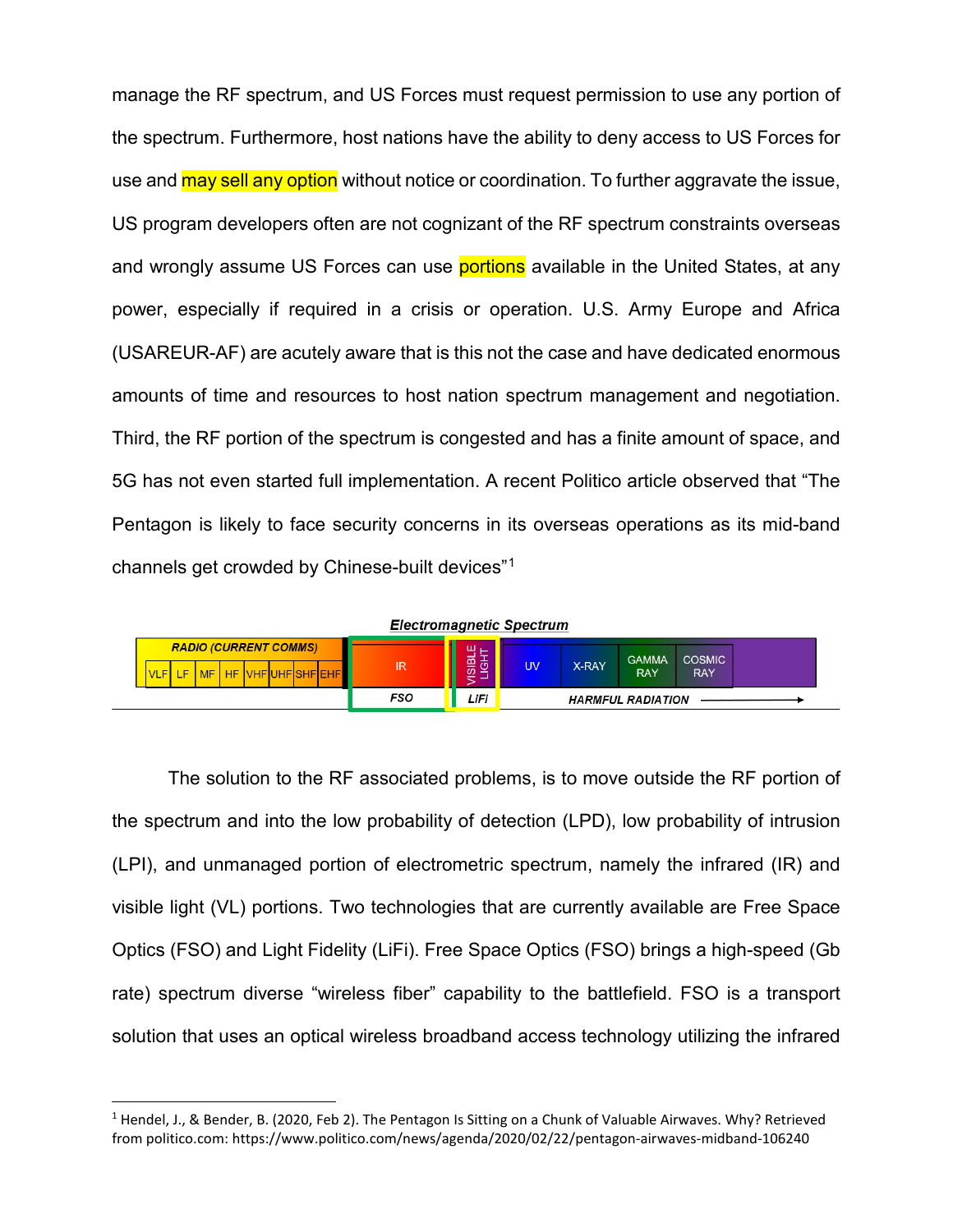light spectrum. FSO is currently deployed with line-of-site and satellite communications. Light Fidelity (LiFi) utilizes either the visible light and/or the IR spectrum to create a wireless link with the user device and create a wireless communications network, offering a substantially similar user experience to other wireless communication technologies e.g. WiFi; however, proven much more secure. FSO and LiFi technologies answer all three of the serious issues associated with the RF portion of the spectrum. First, due to the low probability of detection, jamming, and intrusion, FSO and LiFi offer an extremely survivable form of communications when in direct conflict with a near-peer adversary. Dr.

Paul Pellegrino of the Army Research Lab, stated in his final report on U.S. Army Europe's FSO/LiFi Demonstration that, "the objective of demonstrating a zero-RF footprint tactical operation center was significant. As the Army moves into contested environments alternative and complimentary forms of communication that maintain our networks is imperative. This

demonstrably showed that a zero-RF emission tactical operation



*CW3 Czolada demonstrating LiFi*

center is possible if optical communication links, both LiFi and FSO, are used in a tandem fashion to bridge data requirements and distances necessary." and "it is unclear that the Army has yet come to a full understanding of the potential impact that FSO communication systems can have on the next generation of Army network". [2](#page-2-0) Secondly, FSO and LiFi reside outside managed spectrum therefore, no host nation authorization or coordination is required. The International Telecommunications Union (ITU) in a 2018 report concluded that, "light communications operations should be classified as licenseexempt and not subject to exclusive licensing. This point of view was confirmed by a study

<span id="page-2-0"></span><sup>&</sup>lt;sup>2</sup> Pellegrino, D. P. (2019). Free Space Optics (FSO) and Light Fidelity (LiFi) Communications. Combat Capabilities Development Command, U.S. Army Research Laboratory.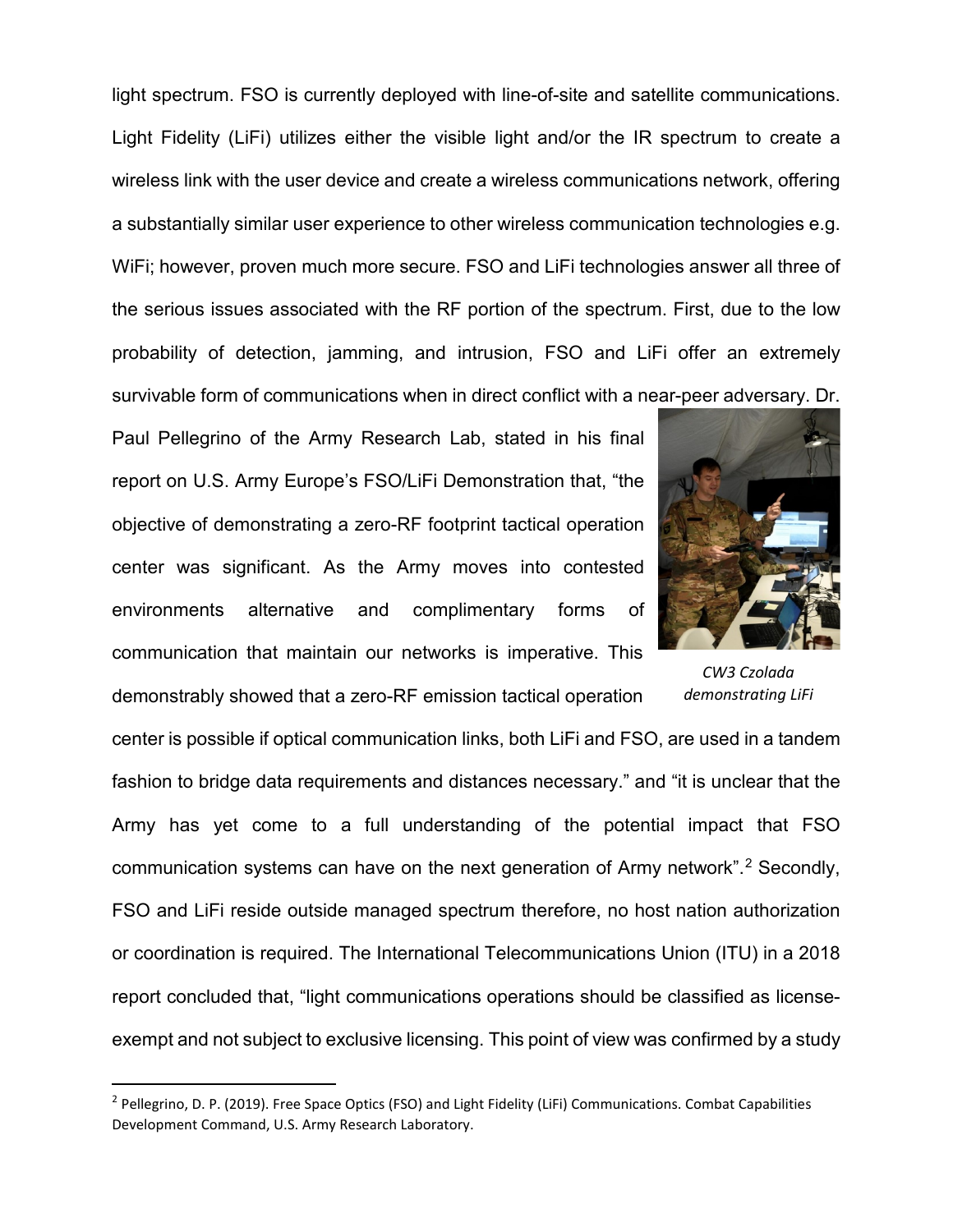commissioned by the Radio communications Agency Netherlands."[3](#page-3-0) Finally, the IR and VL portions of the spectrum are not congested and can be reused because light does not "penetrate" walls nor does LiFi signal emanation extend beyond a small cone of modulation. In other words, seeing the ambient light does not equate to receiving modulation. As a result, organizations are able to use the same portion of the optical spectrum throughout a building or room without interference and without competition of spectrum or bandwidth.



*66th MI Soldier FSO Training* 

In October of 2019, under the direction of GEN Cavoli, USAREUR-AF CG, MG John H. Phillips, former USAREUR-AF CIO/G6, and CW5 Andrew Foreman USAREUR-AF G6 CTO, the United States Army Europe and Africa trail blazed the transitional crossroads for the Department of Defense by forging a new way to communicate and provide mission command. As a result 2nd Signal Brigade and 66<sup>th</sup> Military

Intelligence Brigade became the first operational units, within the Department of Defense, to successfully deploy FSO and LiFi in tandem. Over the span of a 10-day exercise, USAREUR-AF demonstrated tactical command and control, transmitting a 16km link between 2 tactical operations centers (TOC) across farmlands, forests, the Rhine River, the city of Mainz, and the flight pattern of three airports in less than optimal weather conditions (rain, fog, wind), requiring no host nation permission or coordination, and provided 95% communications availability.

<span id="page-3-0"></span> <sup>3</sup> (2018). Visible Light for Broadband Communications Report ITU-R SM.2422-0. ITU.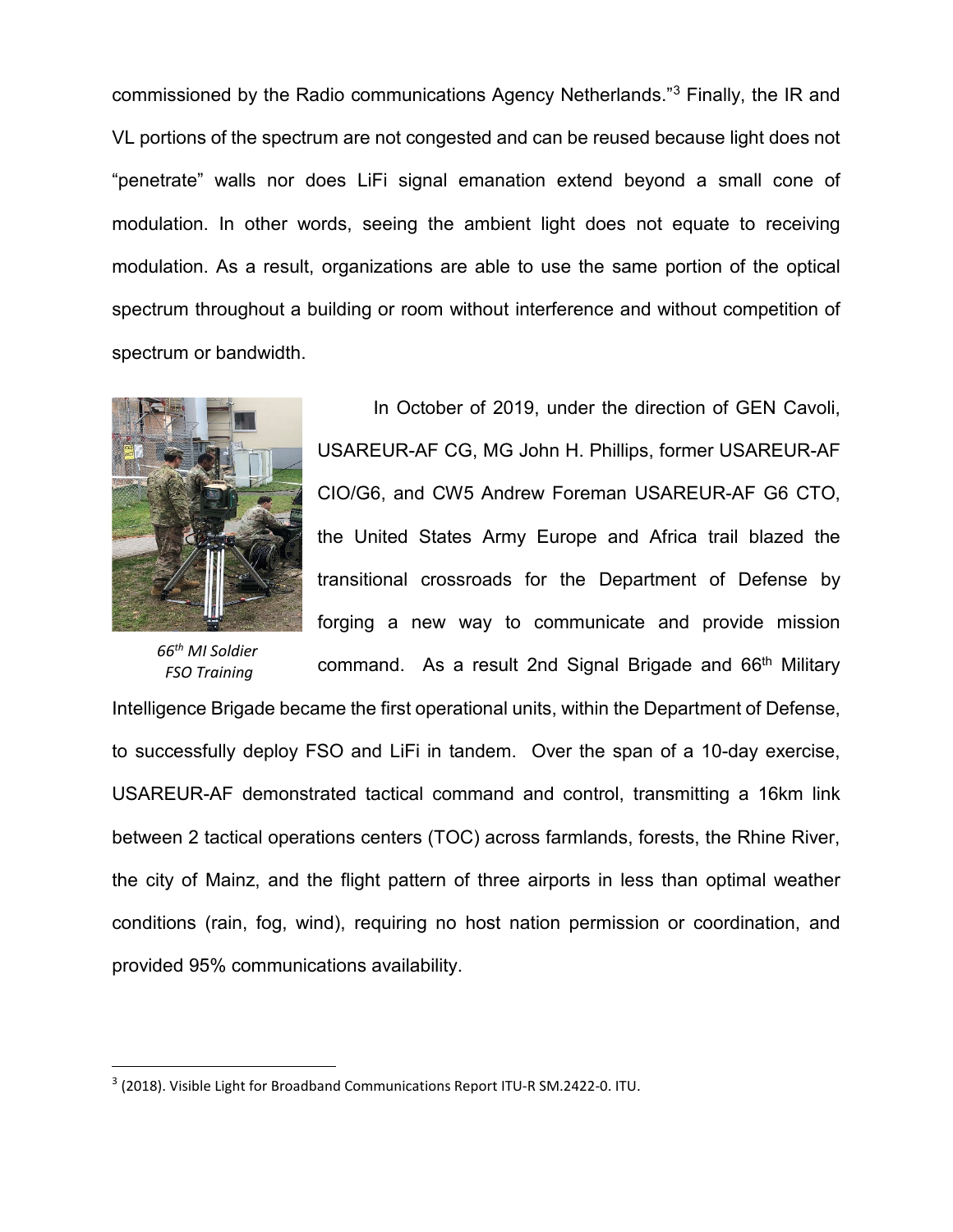As a result of the highly successful FSO/LiFi demonstration, USAREUR-AF has continued to lead the way in the Department of Defense and with coalition partners regarding optical wireless communications. CW5 Foreman, working with industry, created a new use case at the tactical edge for LiFi. At the time of the demonstration, commercially available LiFi was manufactured within a single portion of the VL and/or IR spectrum. In order to provide added security and spectrum separation and diversity, three distinct VL

and IR access points were designed, engineered and devolved. This new LiFi development resulted in a \$4.2M investment of the pureLiFi Orion-XCTM LiFi devices at the tactical edge and limited use case for office LiFi. This effort is scheduled to deliver 400 tactical access points, 150 office access



*pureLiFi Orion-XCTM Tactical Access Point*

points, spanning three enclaves in support of Defender-Europe 21, making this the largest single purchase of LiFi to date.

To further reduce the RF emission to the warfighter, U.S European Command and USAREUR-AF are the sponsor and lead service component, respectively, on an FSO proposal to the Office of the Undersecretary of Defense, Research and Engineering (OUSD-R&E). This Joint Capabilities Technical Demonstration (JCTD) proposal, Battlefield Secure Transmission Absent RF (BattleSTAR), intends to provide additional use cases for the deployment of optical wireless communications in support of joint operations. In an effort to support this proposal, USAREUR-AF is working closing with the Naval Research Lab (NRL) to purchase tactical and strategic FSO antennas over the next three years. Recognized as a leader and advocate for optical wireless communications, CW5 Foreman, was nominated by the Lead National Panel Member of Information Science Technology-NATO and selected by U.S. National Coordinator, Science and